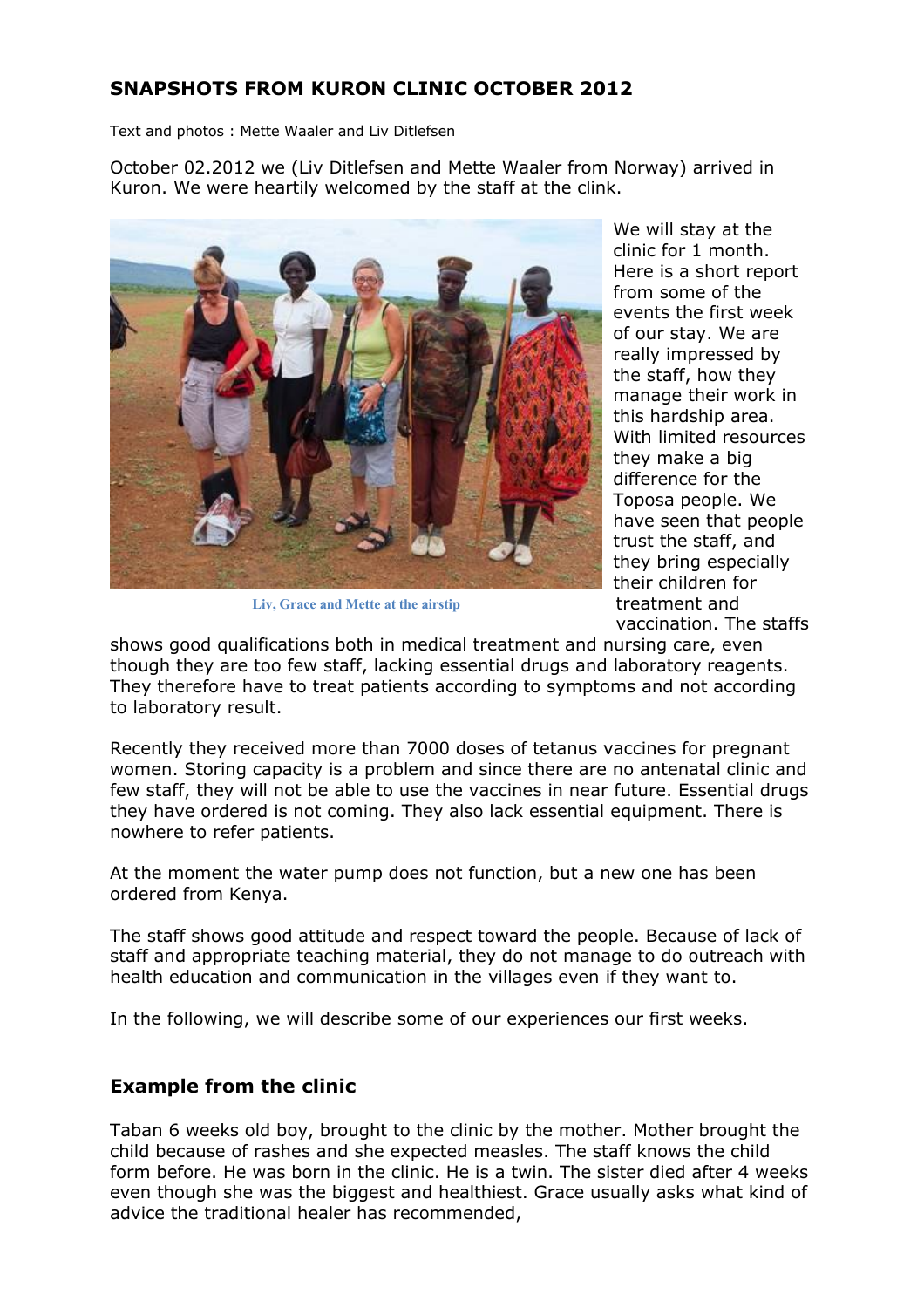(Grace has experienced that when she ask "Have you been to the traditional healer" the answer is "no", so she has changed the way of asking) and in this case the traditional healer has advised the mother to take the child to the clinic. because of measles.

What the staff experiences, is that after delivery in the clinic, the mothers send message to the village to get goats milk for the baby and start to give that even before they start breastfeeding. When they come home, they leave the new born baby with an older sister and go themselves to the field. The sister will give the child goat milk during the day, and the baby will only get breast milk during evening and night when the mother is at home.



**Taban 6 weeks old**

When Taban was born his birth weight was 2,3 kg. (the sister was 2,5 kg) Today Talban's weight is 2 kg. When he was examined there was no fever, few rashes.. He looks thin and weak. Apart from that there are no signs of decease. Grace's conclusion is that this child is suffering from lack of care from the mother:. The baby was given antibiotic syrup for skin infection, and was given some clothes. The mother was told to wash the baby and the clothes. And the

mother was in details explained the importance of frequent breastfeeding,

at least 10 times a day and continuously care from the mother. This is a very common and important situation among the Toposas.



**Taban gets medicine**

Our thoughts about this common problem: It is important with good communication with leadership and opinion leaders in the village to find solutions of the problem. Only the strongest babies will survive under these conditions. We understand that the work in the garden is important to secure food for the rest of the family.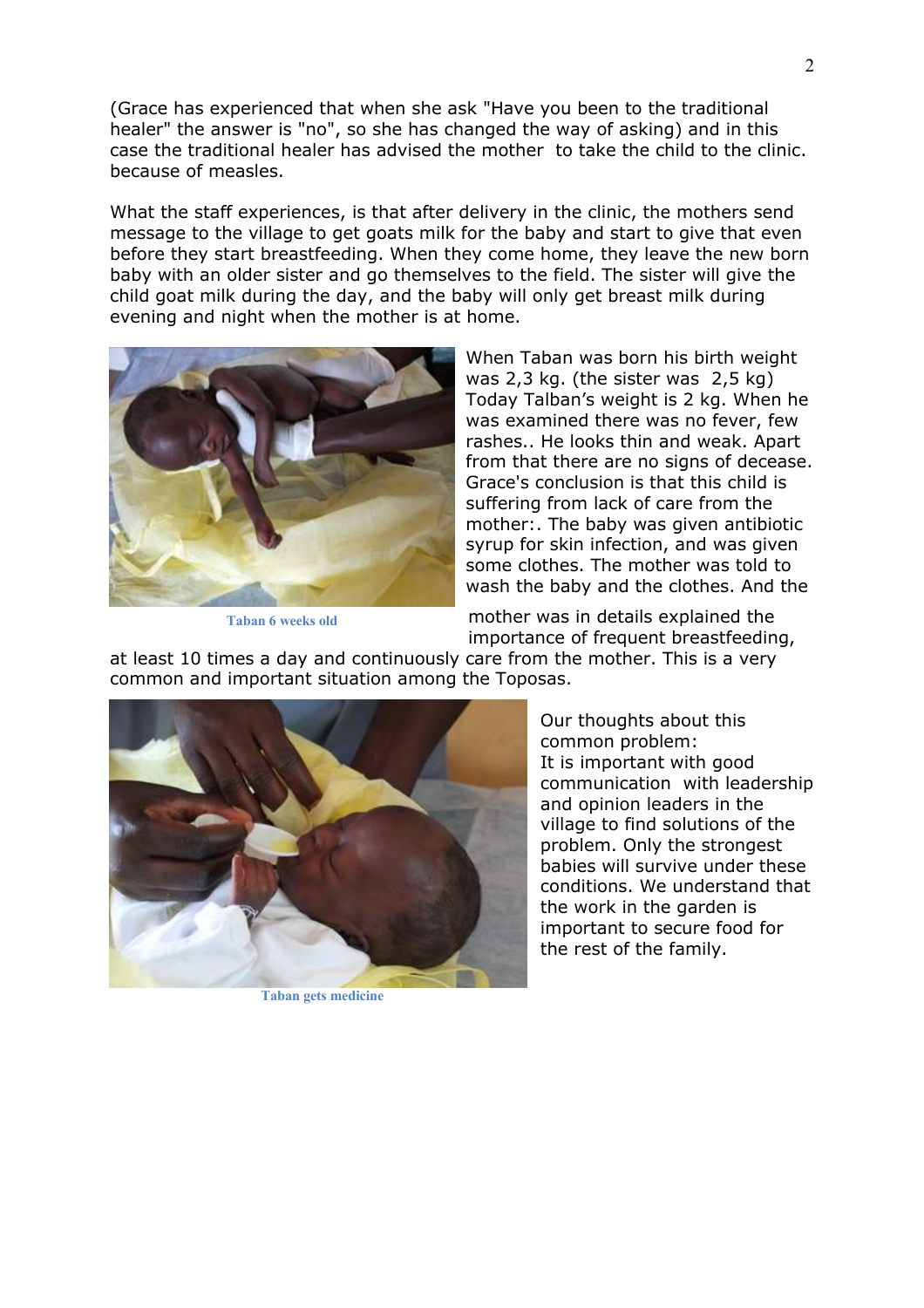

**The mother is told to breastfeed Taban**

We will try to find out if it is possible to bring the baby to stay in the garden together with the mother in order to be breastfed frequently, and the older sister can also be there to look after the baby while the mother is working. Other solutions may come up in communication with the village. people.



### **ANOTHER CHALLENGE FOR THE STAFF**



**At 09 a.m. the child was drinking**

The last days they have received 3 sick and very malnourished children. One example is a 3 year old boy brought by the grandmother. He was admitted, given food and treatment. At 04 a.m. Alex heard some heavy breathing from the ward. He called Grace, who found the boy wrapped in cold, wet bed sheets, shivering with difficult breathing. Body temperature was not measurable. Grace and Rose cared for the child until the morning. They wrapped him in warm blankets, monitored his condition and gave him intravenous fluid. At 07 a.m. the temperature was measured under the arm to be 35 Celsius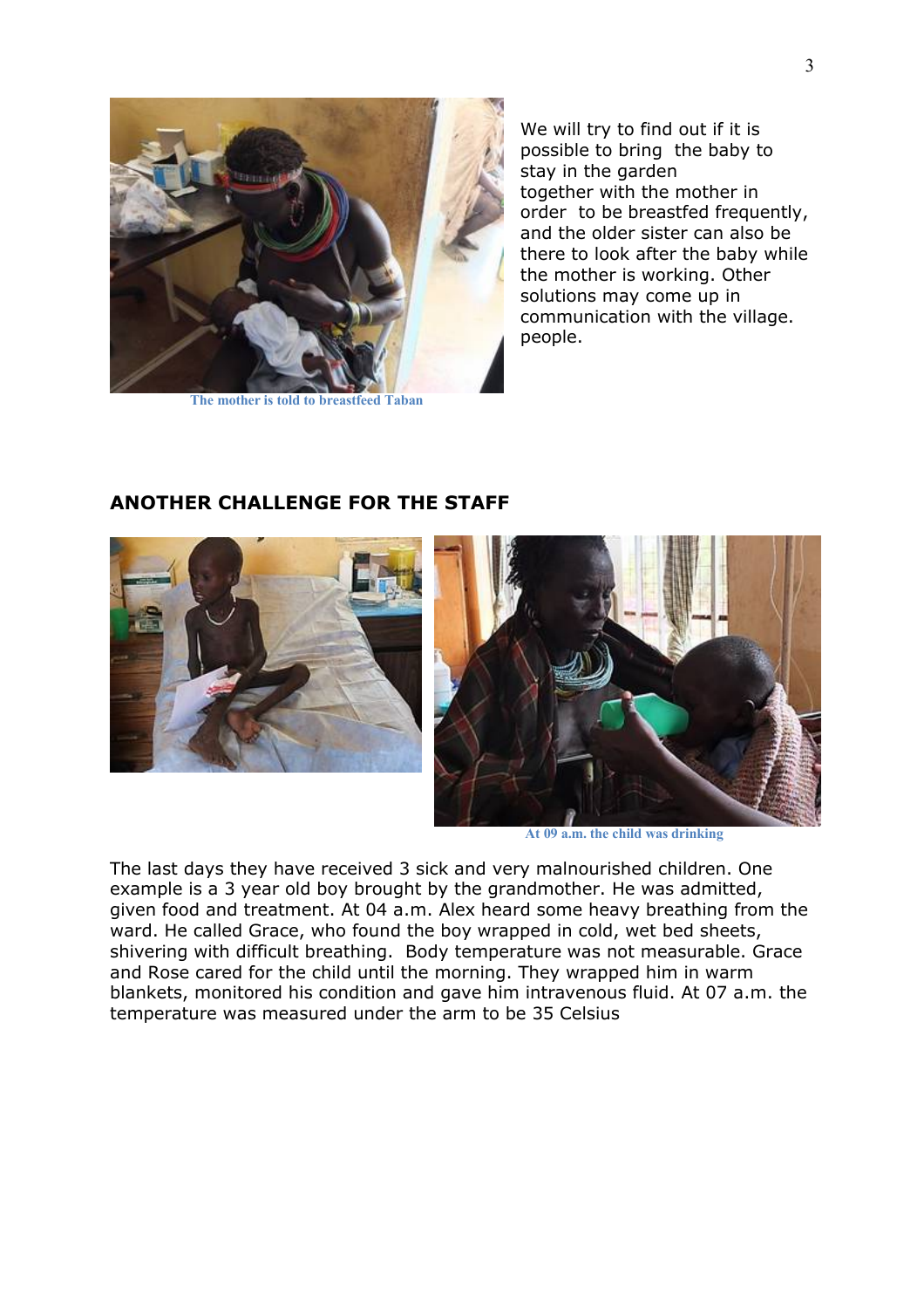#### **WARD ROUND OCTOBER 10.2012**

This morning 4 very sick children are admitted in the ward. All have two or three conditions, like measles, malaria, pneumonia, eye infection and ringworm. One child was brought in the middle of the night with high fever with convulsions, vomiting a lot of thick mucos. They had walked 75 km before they reached HTPV and was brought by the bishop's car to the clinic in the middle of the night...





Another child who had been treated for a couple of days, are now recovering, free of fever and is eating and drinking

Because laboratory reagents are out of stock, they have to treat on symptoms and not according to lab. results.

In addition to a wide medical treatment, the children were given very good nursing care, like bathing, cutting fingernails, food and clean clothes. Especially one of the patients needed close care and monitoring throughout the day.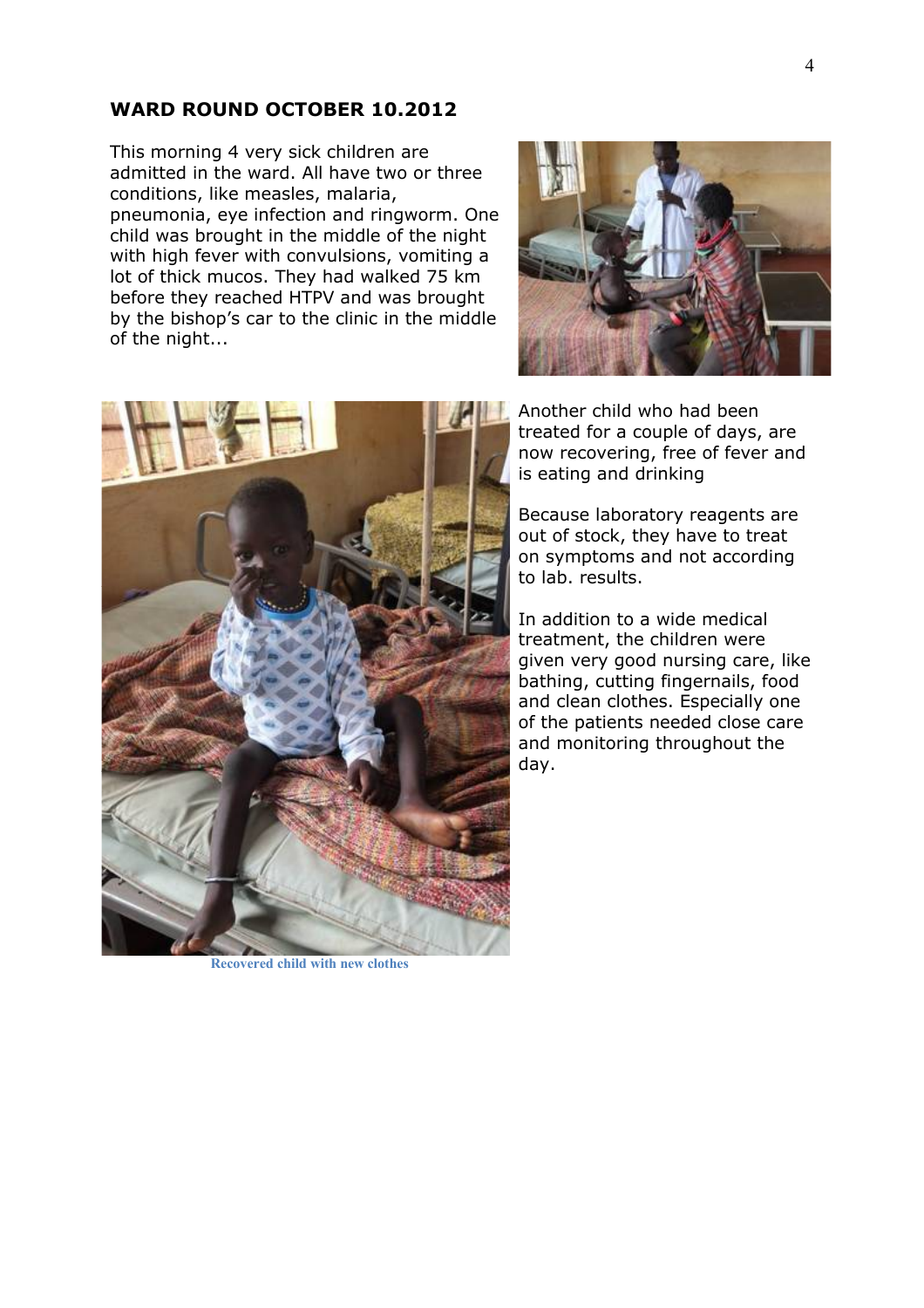

**Child is washed**

Another child who had been treated for a couple of days, are now recovering, free of fever and is eating and drinking

By the end of the day all the children had improved, the following day all the 4 children were eating.



#### **VACCINATIONCAMPAIGN IN NAMUTON VILLAGE**

**Loading the Unimog**

Friday October 5. attended we vaccination campaign in a village close to the clinic. We were collected by the unimog. All equipment was loaded and off we went.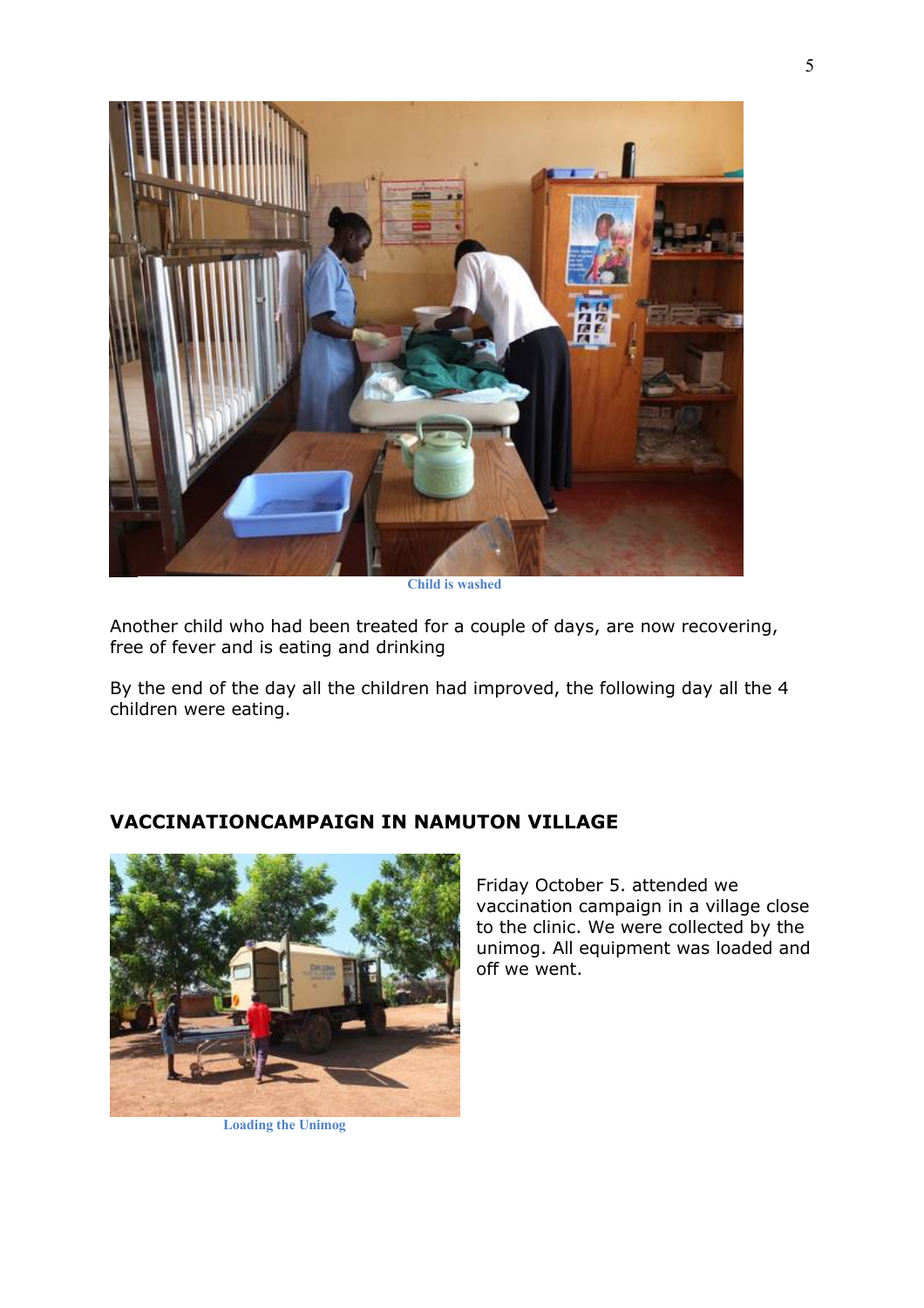Two days before message was given to the chief that we should come. Message was repeated the day before. Chief were told to find a suitable place with shade. The staff was very efficient in making things ready.

The unimog could not pass a small river, so we had to carry all the equipment the last few meters to the site of vaccination.



**Every person had her/his defined task**



**Alex was registering**